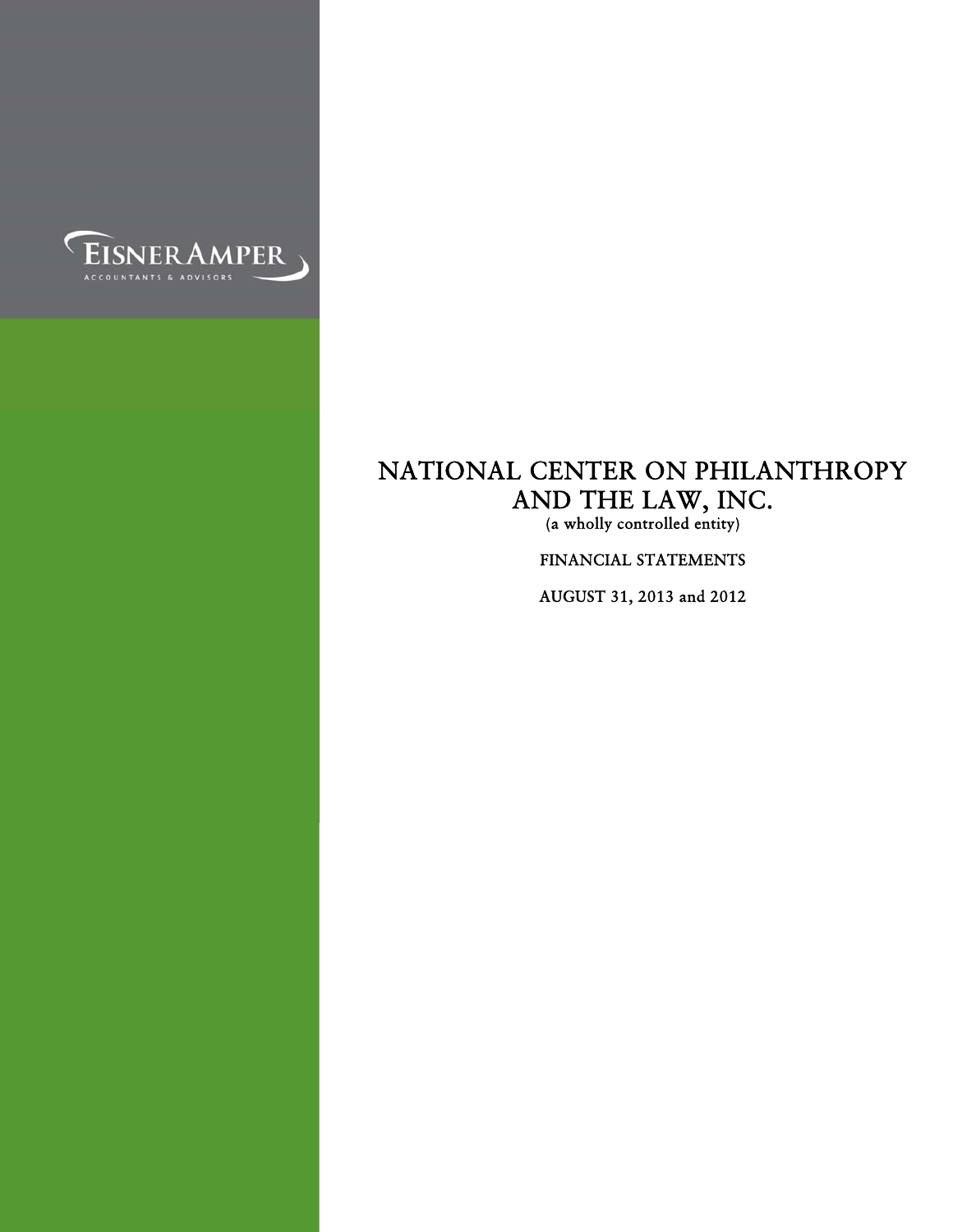

EisnerAmper LLP 750 Third Avenue New York, NY 10017-2703 T 212.949.8700 F 212.891.4100

www.eisneramper.com

## **INDEPENDENT AUDITORS' REPORT**

Board of Directors National Center on Philanthropy and the Law, Inc. New York, New York

#### **Report on the Financial Statements**

We have audited the accompanying financial statements of the National Center on Philanthropy and the Law, Inc. (a wholly controlled entity) (the "Center"), which comprise the statements of financial position as of August 31, 2013 and 2012, and the related statements of activities, functional expenses, and cash flows for the years then ended, and the related notes to the financial statements.

#### *Management's Responsibility for the Financial Statements*

The Center's management is responsible for the preparation and fair presentation of these financial statements in accordance with accounting principles generally accepted in the United States of America; this includes the design, implementation, and maintenance of internal control relevant to the preparation and fair presentation of financial statements that are free from material misstatement, whether due to fraud or error.

#### *Auditors' Responsibility*

Our responsibility is to express an opinion on these financial statements based on our audits. We conducted our audits in accordance with auditing standards generally accepted in the United States of America. Those standards require that we plan and perform the audits to obtain reasonable assurance about whether the financial statements are free from material misstatement.

An audit involves performing procedures to obtain evidence about the amounts and disclosures in the financial statements. The procedures selected depend on the auditor's judgment, including the assessment of the risks of material misstatement of the financial statements, whether due to fraud or error. In making those risk assessments, the auditor considers internal control relevant to the organization's preparation and fair presentation of the financial statements, in order to design audit procedures that are appropriate in the circumstances, but not for the purpose of expressing an opinion on the effectiveness of the organization's internal control. Accordingly, we express no such opinion. An audit also includes evaluating the appropriateness of accounting policies used and the reasonableness of significant accounting estimates made by management, as well as evaluating the overall presentation of the financial statements.

We believe that the audit evidence we have obtained is sufficient and appropriate to provide a basis for our audit opinion.

#### *Opinion*

In our opinion, the financial statements referred to above present fairly, in all material respects, the financial position of the National Center on Philanthropy and the Law, Inc. as of August 31, 2013 and 2012, and the changes in its net assets and its cash flows for the years then ended, in accordance with accounting principles generally accepted in the United States of America.

Eisnerfmper LLP

New York, New York May 12, 2014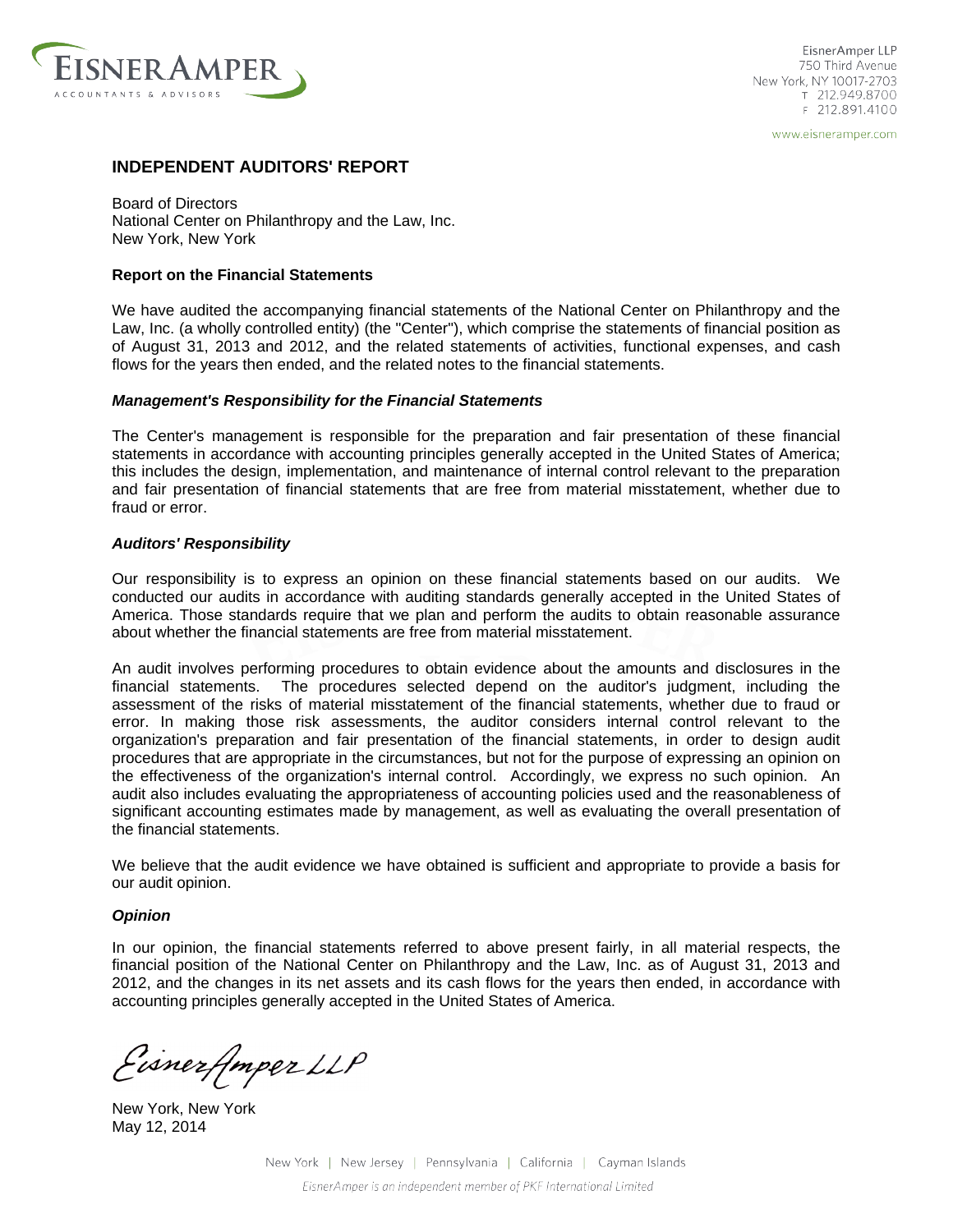(a wholly controlled entity)

# **Statements of Financial Position**

|                                            | August 31,      |                  |  |
|--------------------------------------------|-----------------|------------------|--|
|                                            | 2013            | 2012             |  |
| <b>ASSETS</b>                              |                 |                  |  |
| Cash held by New York University           | \$<br>495,924   | 346,238<br>S     |  |
| Investments (see Note B)                   | 6,039,040       | 5,744,664        |  |
| Contributions receivable, net (see Note C) |                 | 300,000          |  |
|                                            | \$6.534.964     | \$6,390,902      |  |
| <b>NET ASSETS</b>                          |                 |                  |  |
| Unrestricted                               | 3,773,194<br>S. | \$3,457,913      |  |
| Temporarily restricted (see Note F)        | 476.370         | 647.589          |  |
| Permanently restricted (see Note G)        | 2.285.400       | 2.285.400        |  |
| Total net assets                           | 6.534.964       | 6,390,902<br>\$. |  |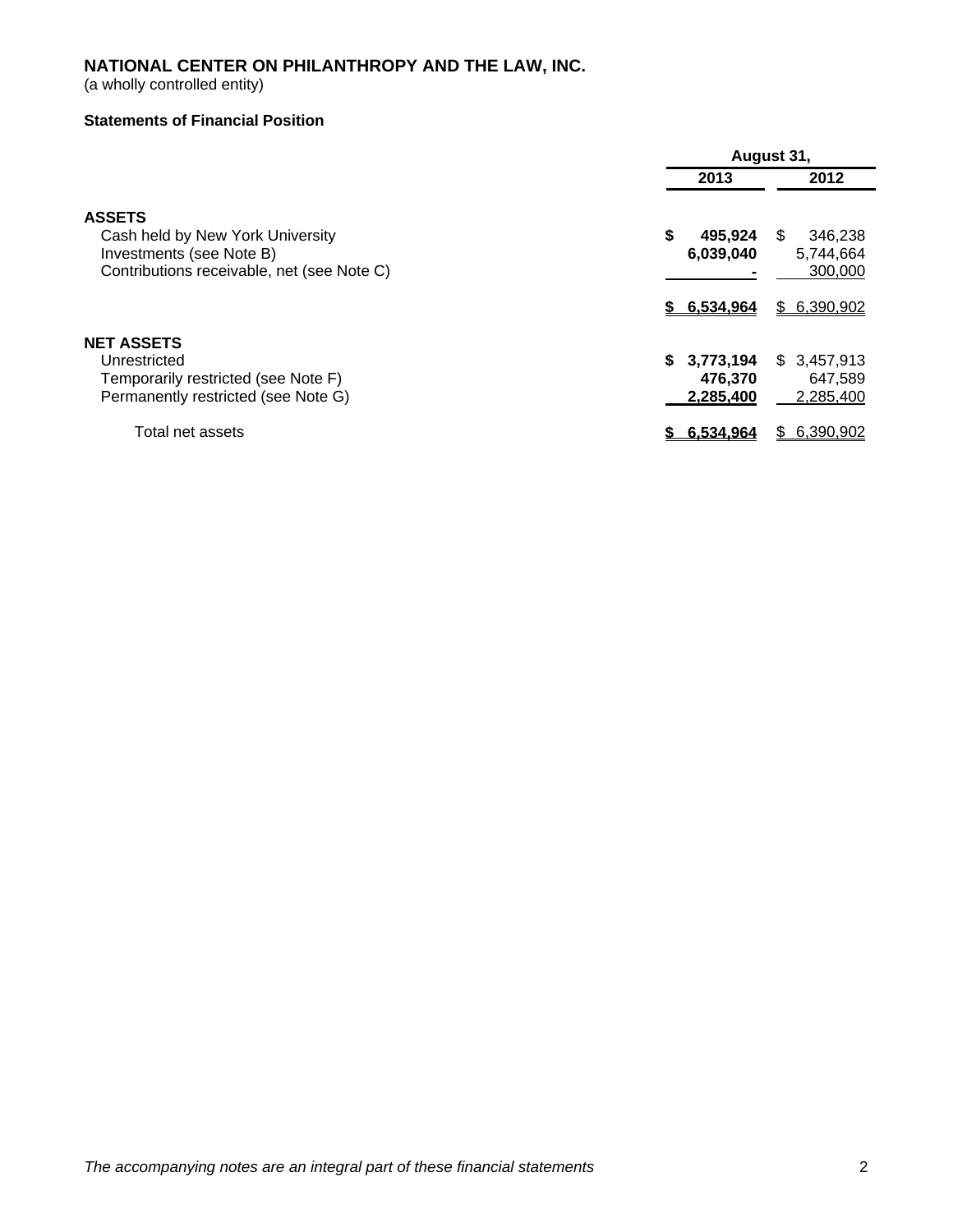(a wholly controlled entity)

#### **Statements of Activities**

|                                       |                     |                                  |                                  |               | Year Ended August 31, |                                         |                                  |               |  |  |
|---------------------------------------|---------------------|----------------------------------|----------------------------------|---------------|-----------------------|-----------------------------------------|----------------------------------|---------------|--|--|
|                                       |                     |                                  | 2013                             |               |                       | 2012                                    |                                  |               |  |  |
|                                       | <b>Unrestricted</b> | Temporarily<br><b>Restricted</b> | Permanently<br><b>Restricted</b> | <b>Total</b>  | <b>Unrestricted</b>   | <b>Temporarily</b><br><b>Restricted</b> | Permanently<br><b>Restricted</b> | <b>Total</b>  |  |  |
| Support and revenue:                  |                     |                                  |                                  |               |                       |                                         |                                  |               |  |  |
| Contributions                         | \$<br>7,900         | 195,000<br>\$                    | $\blacksquare$                   | 202,900<br>\$ | 22,816<br>\$          | 604,326<br>\$                           | ٠                                | \$<br>627,142 |  |  |
| Investment earnings                   | 78,049              | 46,773                           |                                  | 124,822       | 56,291                | 35,845                                  |                                  | 92,136        |  |  |
| Net realized and unrealized gains on  |                     |                                  |                                  |               |                       |                                         |                                  |               |  |  |
| investments                           | 245,457             | 147,097                          |                                  | 392,554       | 134,950               | 85,935                                  |                                  | 220,885       |  |  |
| Other income (see Note E)             | 270,000             |                                  |                                  | 270,000       | 270,000               |                                         |                                  | 270,000       |  |  |
| Support and revenue before released   |                     |                                  |                                  |               |                       |                                         |                                  |               |  |  |
| from restrictions                     | 601,406             | 388,870                          |                                  | 990,276       | 484,057               | 726,106                                 |                                  | 1,210,163     |  |  |
| Net assets released from restrictions | 532,098             | (532,098)                        |                                  | 0             | 386,785               | (386, 785)                              |                                  |               |  |  |
| Recovery of funds with deficiencies   | 27,991              | (27, 991)                        |                                  | 0             | 35,545                | (35, 545)                               |                                  | 0             |  |  |
| Total support and revenue             | 1,161,495           | (171, 219)                       |                                  | 990,276       | 906,387               | 303,776                                 |                                  | 1,210,163     |  |  |
| <b>Expenses:</b>                      |                     |                                  |                                  |               |                       |                                         |                                  |               |  |  |
| Program services                      | 734,789             |                                  |                                  | 734,789       | 769,014               |                                         |                                  | 769,014       |  |  |
| General and administrative            | 53,334              |                                  |                                  | 53,334        | 54,089                |                                         |                                  | 54,089        |  |  |
| Fund-raising                          | 58,091              |                                  |                                  | 58,091        | 56,831                |                                         |                                  | 56,831        |  |  |
| Total expenses                        | 846,214             |                                  |                                  | 846,214       | 879,934               |                                         |                                  | 879,934       |  |  |
| Change in net assets                  | 315,281             | (171, 219)                       |                                  | 144,062       | 26,453                | 303,776                                 |                                  | 330,229       |  |  |
| Net assets - September 1              | 3,457,913           | 647,589                          | \$2,285,400                      | 6,390,902     | 3,431,460             | 343,813                                 | \$2,285,400                      | 6,060,673     |  |  |
| Net assets - August 31                | \$3,773,194         | 476,370                          | \$2,285,400                      | \$6,534,964   | \$3,457,913           | 647,589<br>S.                           | \$2,285,400                      | \$6,390,902   |  |  |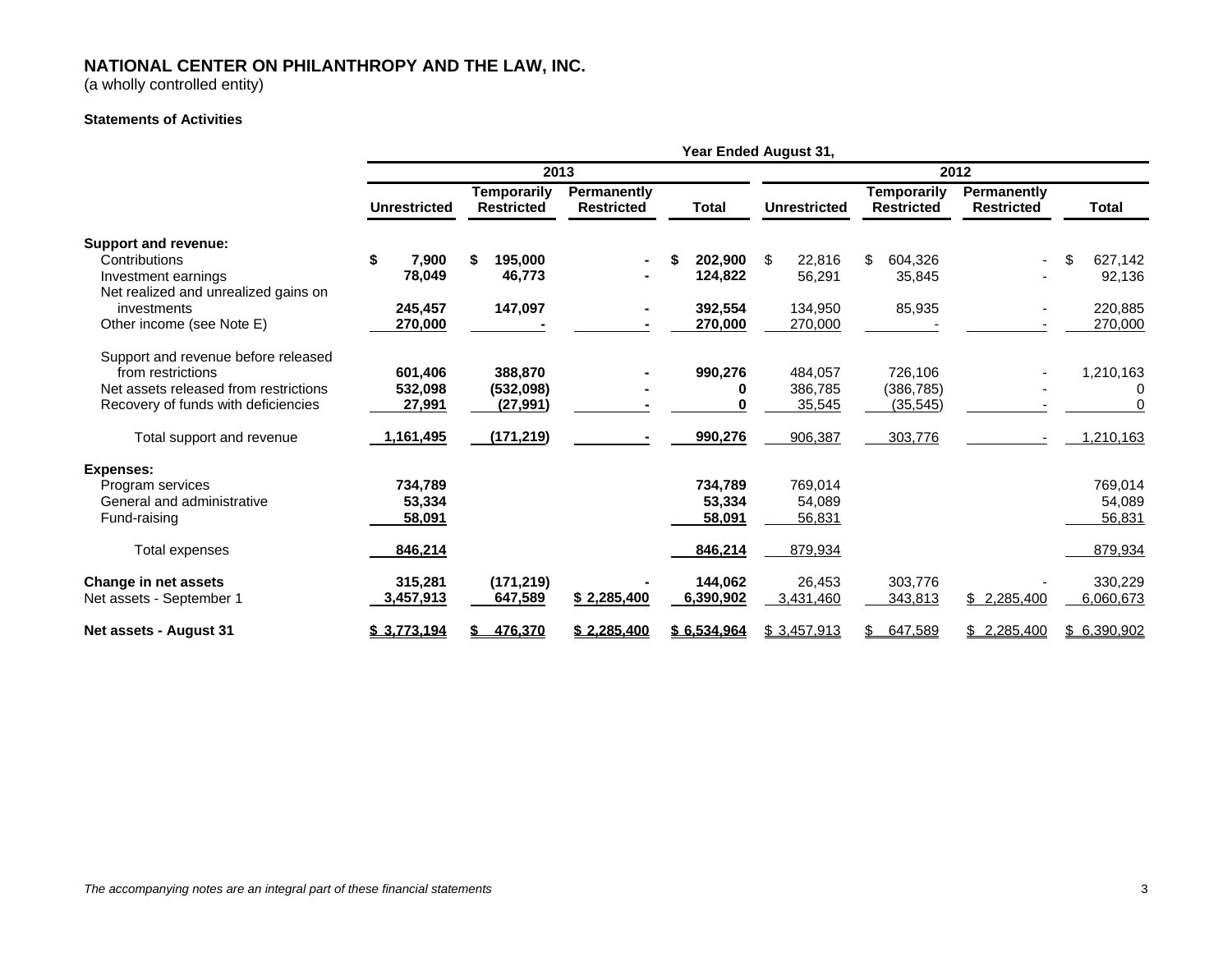(a wholly controlled entity)

# **Statement of Functional Expenses**

# **Year Ended August 31, 2013**

(with summarized financial information for 2012)

|                                 | Program |                 | <b>General and</b> |    |                     | <b>Total Expenses</b> |           |    |         |
|---------------------------------|---------|-----------------|--------------------|----|---------------------|-----------------------|-----------|----|---------|
|                                 |         | <b>Services</b> | Administrative     |    | <b>Fund-Raising</b> |                       | 2013      |    | 2012    |
| <b>Salaries</b>                 | S       | 370,730         | \$<br>35,733       | \$ | 40,200              | S                     | 446,663   | \$ | 436,781 |
| <b>Stipends</b>                 |         | 50,000          |                    |    |                     |                       | 50,000    |    | 94,000  |
| Employee benefits               |         | 50,520          | 4,869              |    | 5,479               |                       | 60,868    |    | 65,055  |
| Payroll taxes                   |         | 22,303          | 2,150              |    | 2,418               |                       | 26,871    |    | 19,902  |
| Pension contribution            |         | 30,991          | 2,987              |    | 3,359               |                       | 37,337    |    | 36,269  |
| Professional fees               |         | 593             | 1,698              |    |                     |                       | 2,291     |    | 7,718   |
| Accounting                      |         | 13,000          |                    |    |                     |                       | 13,000    |    | 13,000  |
| Library services                |         | 13,360          |                    |    |                     |                       | 13,360    |    | 13,360  |
| Books and periodicals           |         | 24,990          |                    |    |                     |                       | 24,990    |    | 21,885  |
| Office supplies and equipment   |         | 1,829           | 176                |    | 198                 |                       | 2,203     |    | 3,019   |
| Postage                         |         | 1,166           | 112                |    | 127                 |                       | 1,405     |    | 280     |
| Stationery and printing         |         | 3,193           |                    |    |                     |                       | 3,193     |    | 2,997   |
| Telephone                       |         | 73              | 7                  |    | 8                   |                       | 88        |    | 115     |
| Travel                          |         | 55,956          |                    |    |                     |                       | 55,956    |    | 54,885  |
| Meals and meetings              |         | 29,286          |                    |    |                     |                       | 29,286    |    | 32,565  |
| Information technology services |         | 5,229           | 504                |    | 567                 |                       | 6,300     |    | 6,300   |
| Rent                            |         | 52,290          | 5,040              |    | 5,670               |                       | 63,000    |    | 63,000  |
| Memberships                     |         | 3,678           |                    |    |                     |                       | 3,678     |    | 3,068   |
| Awards                          |         | 602             | 58                 |    | 65                  |                       | 725       |    | 601     |
| Honoraria                       |         | 5,000           |                    |    |                     |                       | 5,000     |    | 5,000   |
| Miscellaneous expenses          |         |                 |                    |    |                     |                       |           |    | 134     |
| Total expenses                  |         | 734,789         | \$<br>53,334       |    | 58,091              |                       | \$846,214 | \$ | 879,934 |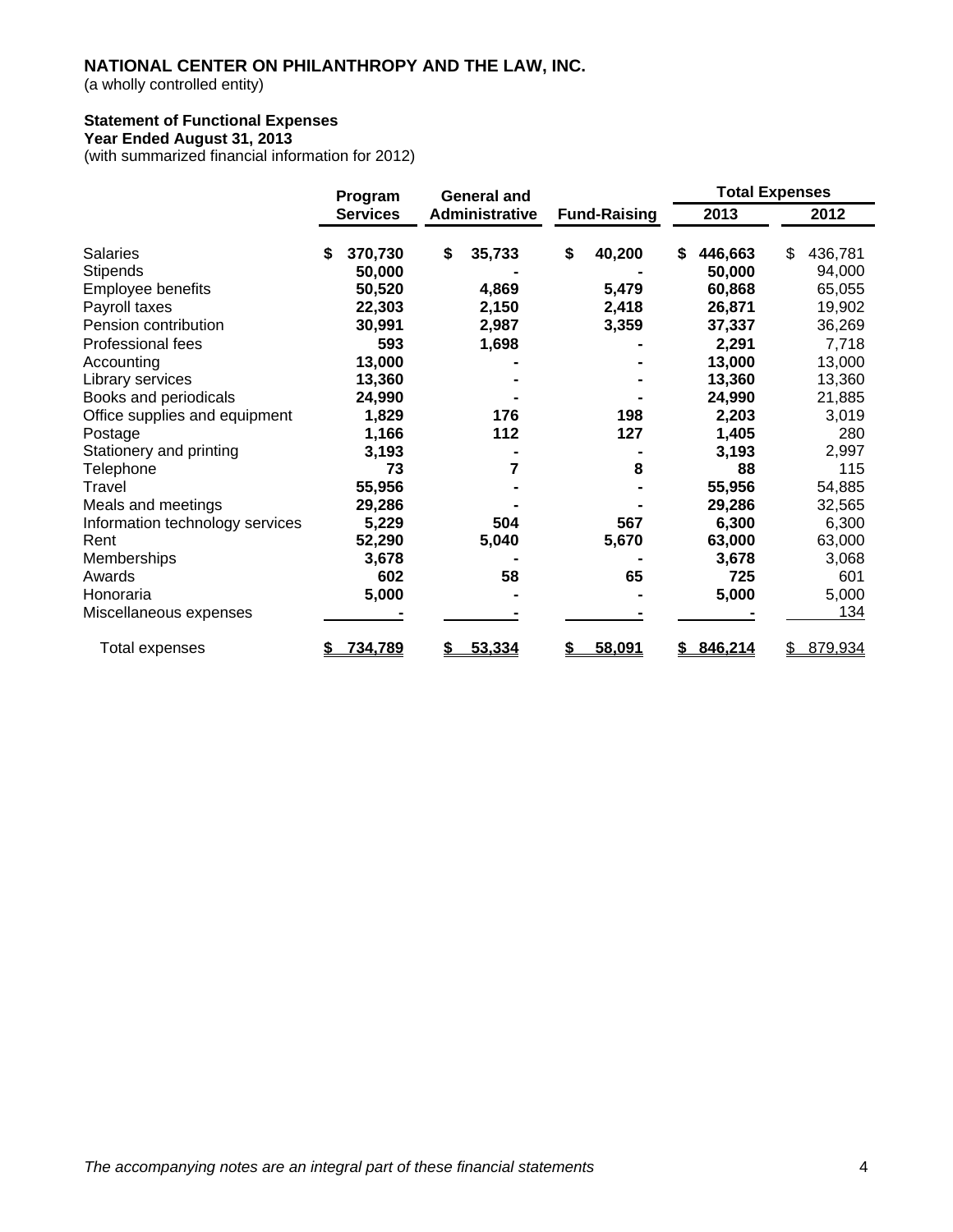(a wholly controlled entity)

#### **Statement of Functional Expenses Year Ended August 31, 2012**

|                                 | Program<br><b>Services</b> | <b>General and</b><br><b>Administrative</b> | <b>Fund-Raising</b> | <b>Total</b><br><b>Expenses</b> |
|---------------------------------|----------------------------|---------------------------------------------|---------------------|---------------------------------|
| <b>Salaries</b>                 | \$<br>362,528              | \$<br>34,942                                | \$<br>39,311        | \$<br>436,781                   |
| <b>Stipends</b>                 | 94,000                     |                                             |                     | 94,000                          |
| Employee benefits               | 53,996                     | 5,204                                       | 5,855               | 65,055                          |
| Payroll taxes                   | 16,519                     | 1,592                                       | 1,791               | 19,902                          |
| Pension contribution            | 30,103                     | 2,902                                       | 3,264               | 36,269                          |
| Professional fees               | 4,145                      | 3,573                                       |                     | 7,718                           |
| Accounting                      | 13,000                     |                                             |                     | 13,000                          |
| Library services                | 13,360                     |                                             |                     | 13,360                          |
| Books and periodicals           | 21,885                     |                                             |                     | 21,885                          |
| Office supplies and equipment   | 2,506                      | 241                                         | 272                 | 3,019                           |
| Postage                         | 232                        | 23                                          | 25                  | 280                             |
| Stationery and printing         | 2,997                      |                                             |                     | 2,997                           |
| Telephone                       | 96                         | 9                                           | 10                  | 115                             |
| Travel                          | 54,885                     |                                             |                     | 54,885                          |
| Meals and meetings              | 32,565                     |                                             |                     | 32,565                          |
| Information technology services | 5,229                      | 504                                         | 567                 | 6,300                           |
| Rent                            | 52,290                     | 5,040                                       | 5,670               | 63,000                          |
| <b>Memberships</b>              | 3,068                      |                                             |                     | 3,068                           |
| Awards                          | 499                        | 48                                          | 54                  | 601                             |
| Honoraria                       | 5,000                      |                                             |                     | 5,000                           |
| Miscellaneous expenses          | 111                        | 11                                          | 12                  | 134                             |
| Total expenses                  | 769,014<br>\$              | \$<br>54,089                                | 56,831<br>\$        | 879,934                         |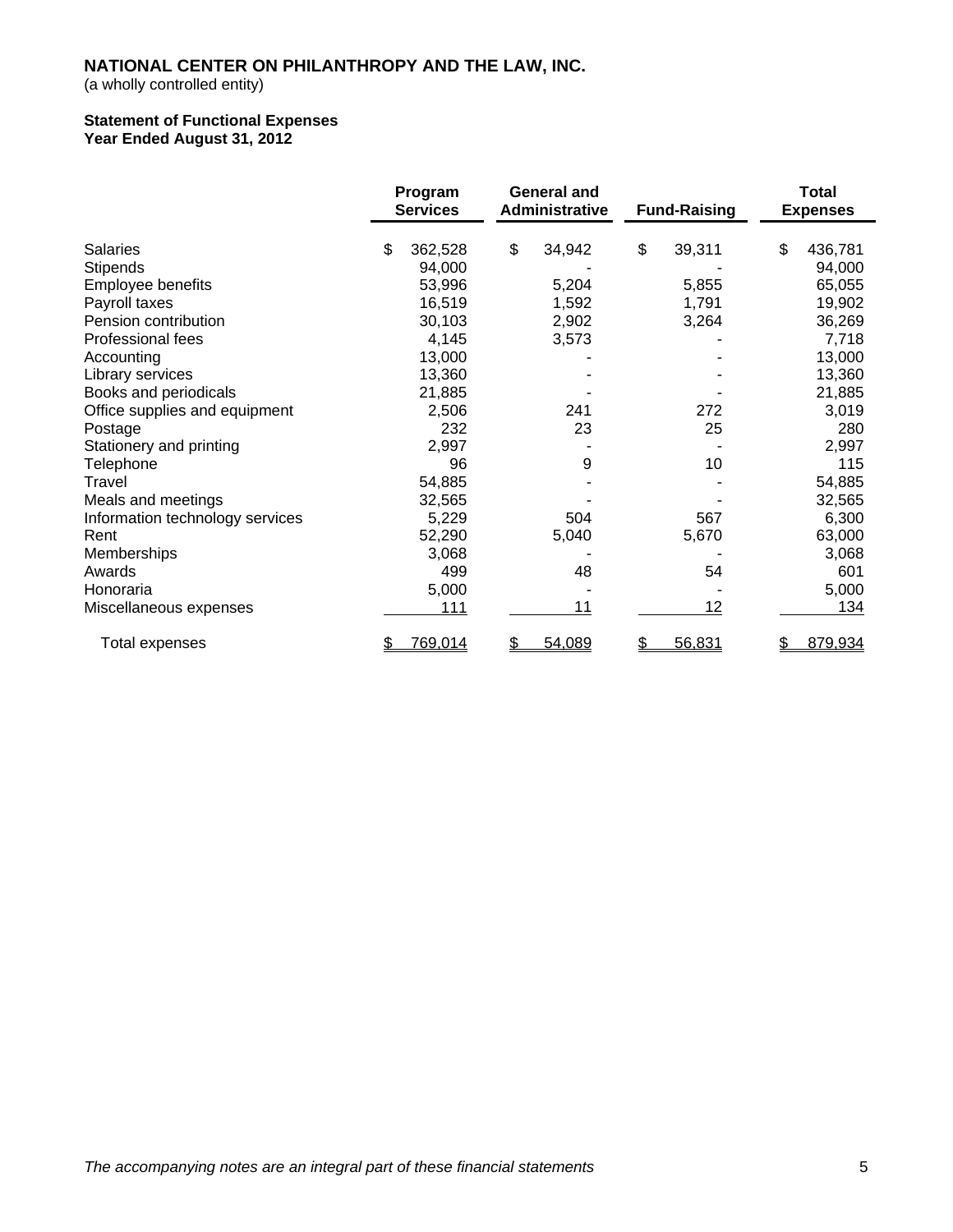(a wholly controlled entity)

# **Statements of Cash Flows**

|                                                                                                                                  | Year Ended August 31, |            |    |            |
|----------------------------------------------------------------------------------------------------------------------------------|-----------------------|------------|----|------------|
|                                                                                                                                  |                       | 2013       |    | 2012       |
| <b>Cash flows from operating activities:</b>                                                                                     |                       |            |    |            |
| Change in net assets<br>Adjustments to reconcile change in net assets to net cash provided by<br>(used in) operating activities: | \$                    | 144,062    | \$ | 330,229    |
| Unrealized gains on investments                                                                                                  |                       | (292, 740) |    | (93, 842)  |
| Realized gains on sales of investments                                                                                           |                       | (99, 814)  |    | (127, 043) |
| Changes in contributions receivable, net                                                                                         |                       | 300,000    |    | (204,326)  |
| Net cash provided by (used in) operating activities                                                                              |                       | 51,508     |    | (94, 982)  |
| Cash flows from investing activities:                                                                                            |                       |            |    |            |
| Purchases of investments                                                                                                         |                       | (539, 144) |    | (797, 338) |
| Proceeds from sales of investments                                                                                               |                       | 637,322    |    | 990,202    |
| Net cash provided by investing activities                                                                                        |                       | 98,178     |    | 192,864    |
| Net increase in cash held by New York University                                                                                 |                       | 149,686    |    | 97,882     |
| Cash held by New York University at beginning of year                                                                            |                       | 346,238    |    | 248,356    |
| Cash held by New York University at end of year                                                                                  |                       | 495,924    | æ. | 346,238    |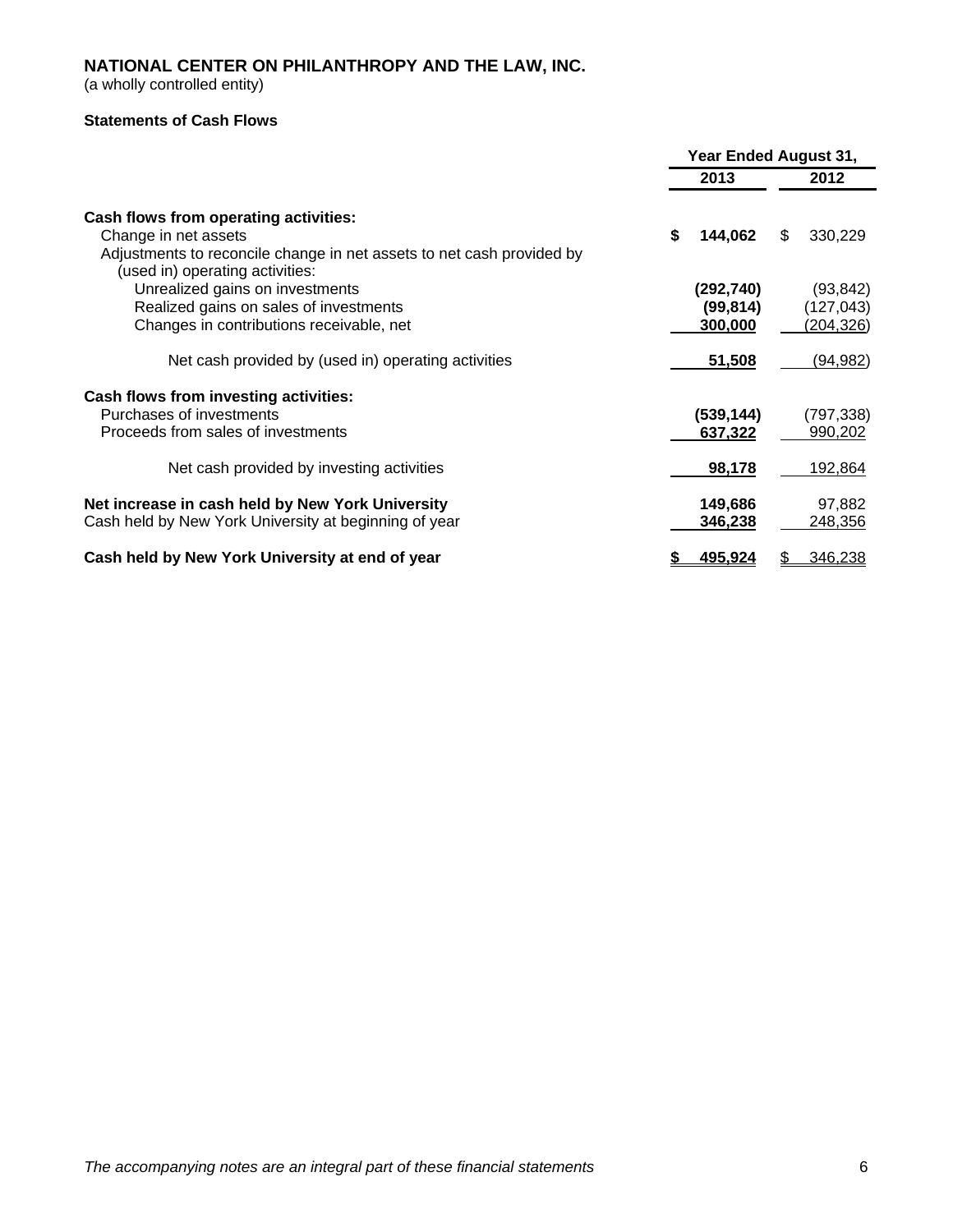(a wholly controlled entity)

**Notes to Financial Statements August 31, 2013 and 2012** 

# **NOTE A - ORGANIZATION AND SUMMARY OF SIGNIFICANT ACCOUNTING POLICIES**

# **[1] Organization:**

The National Center for Philanthropy and the Law, Inc. (the Center) was incorporated in New York in July 1996. The Center operates exclusively for charitable and educational purposes, including the promotion, encouragement, and sponsorship of study, research, and other educational activities in the area of philanthropy and the law. The Center achieves its purpose by (i) conducting or supporting activities for the benefit of New York University (the "University"), (ii) performing various functions of the University, and (iii) carrying out the purposes of the University. Members of the Board of Directors of the Center are appointed by the New York University School of Law Foundation, and, accordingly, the Center is a wholly controlled entity of the University.

As a wholly controlled entity of the University, the Center has been determined by the Internal Revenue Service to qualify as a Type I supporting organization under Section 509(a)(3) of the Internal Revenue Code of 1986, as amended (the "Code"), is exempt under 501(c)(3) of the Code from federal income taxes, and has been classified as an organization that is not a private foundation under Section 509(a) of the Code. In addition, the Center is exempt from state and local income taxes under comparable laws. The Center qualifies for the maximum charitable contribution deduction by donors.

#### **[2] Basis of accounting:**

The accompanying financial statements of the Center have been prepared using the accrual basis of accounting and conform to accounting principles generally accepted in the United States of America as applicable to not-for-profit entities.

# **[3] Cash and cash equivalents:**

Cash and cash equivalents include all highly-liquid debt instruments with a maturity of three months or less when purchased. The Center's cash is held by the University in one of its operating accounts.

#### **[4] Functional allocation of expenses:**

The costs of providing the various programs and supporting services have been summarized on a functional basis in the accompanying statements of activities. Accordingly, certain costs have been allocated among the programs and supporting services in reasonable ratios determined by management.

#### **[5] Use of estimates:**

The preparation of financial statements in conformity with generally accepted accounting principles requires management to make estimates and assumptions that affect the reported amount of assets, liabilities, revenues, and expenses. Actual results could differ from those estimates.

# **[6] Investments:**

Investments in mutual funds consist of underlying investments with readily determinable market values such as global stocks and commodities. Additionally, the Center invests in debt-based mutual funds, which are reported at fair value in the accompanying statements of financial position.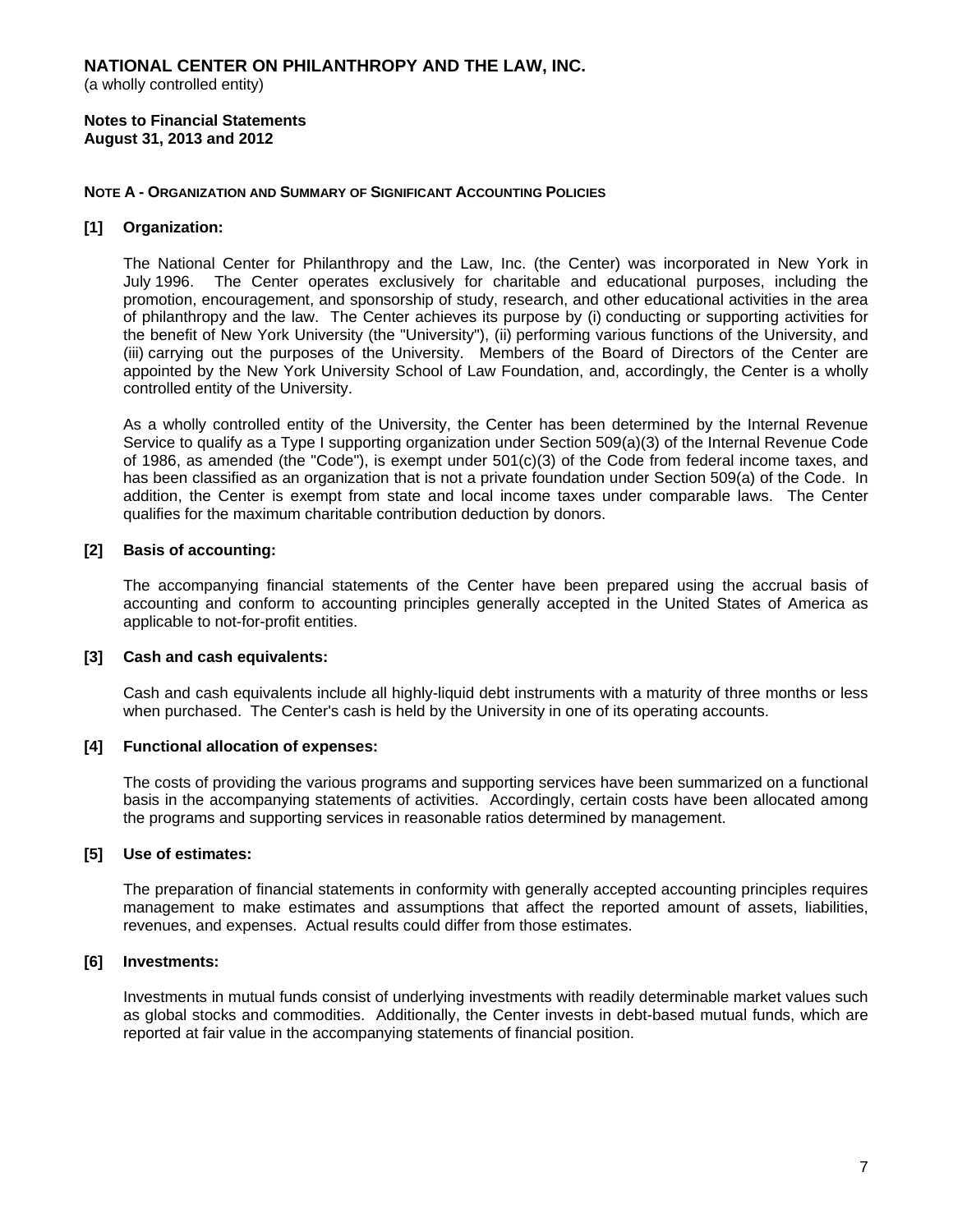(a wholly controlled entity)

#### **Notes to Financial Statements August 31, 2013 and 2012**

#### **NOTE A - ORGANIZATION AND SUMMARY OF SIGNIFICANT ACCOUNTING POLICIES (CONTINUED)**

#### **[7] Net assets:**

#### *(i) Unrestricted:*

Unrestricted net assets are the remaining net assets of the Center that are used to carry out the Center's mission and are not subject to donor restrictions.

#### *(ii) Temporarily restricted:*

Temporarily restricted net assets represent those resources that are subject to the requirements of the New York Prudent Management of Institutional Funds Acts ("NYPMIFA") and the use of which has been restricted by donors to specific purposes and/or the passage of time. When a donor restriction expires, that is, when a stipulated time restriction ends, a purpose restriction is accomplished, or funds are appropriated through an action of the Board of Directors, temporarily restricted net assets are reclassified as unrestricted net assets and reported in the accompanying statements of activities as net assets released from restrictions.

#### *(iii) Permanently restricted:*

Permanently restricted net assets include gifts, pledges, trusts, and gains explicitly required by donors to be retained in perpetuity, while allowing the use of the investment return for general or specific purpose, in accordance with donor provisions. Under the terms of NYPMIFA, those earnings are classified as temporarily restricted in the accompanying statements of activities, pending appropriation by the Board of Directors.

#### **[8] Revenue recognition:**

#### Contributions:

Unconditional promises to contribute to the Center are recognized as revenue in the period the promise is received. Contributions receivable not expected to be collected within a year are reported at their discounted present values.

#### **[9] Income taxes:**

The Center is subject to the provisions of the Financial Accounting Standards Board's Accounting Standards Codification ("ASC") Topic 740-10-05 relating to accounting and reporting for uncertainty in income taxes. Because of the Center's general tax-exempt status, ASC Topic 740-10-05 has not had, and is not anticipated to have, a material impact on the Center's financial statements. The Center is no longer subject to examination by federal or state tax authorities for fiscal years prior to 2010.

#### **[10] Fair-value measurements:**

The Center is subject to ASC Topic 820-10-05 relating to fair-value measurement. Accordingly, the Center reports a fair-value measurement of all applicable financial assets, including contributions receivable and investments (as further described in Note B).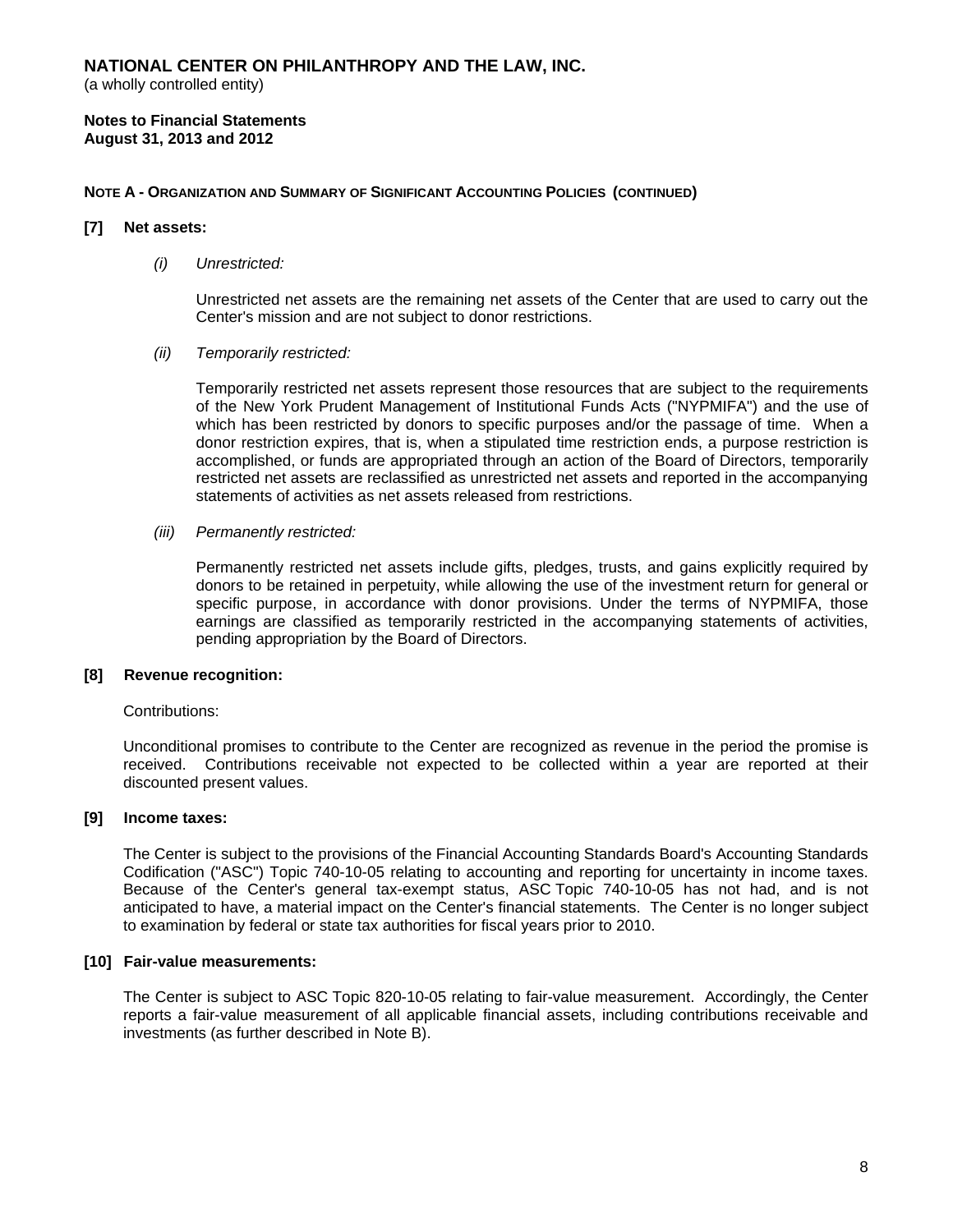(a wholly controlled entity)

#### **Notes to Financial Statements August 31, 2013 and 2012**

#### **NOTE B - INVESTMENTS**

At each fiscal year-end, investments at fair value consisted of the following:

|                                    | August 31,         |                    |  |  |  |
|------------------------------------|--------------------|--------------------|--|--|--|
|                                    | 2013               | 2012               |  |  |  |
| Money-market funds<br>Mutual funds | 4,213<br>6,034,827 | 4,203<br>5,740,461 |  |  |  |
|                                    | 6.039.040          | 5,744,664          |  |  |  |

For each fiscal year, investment earnings consisted of the following:

|                                                              |   | Year Ended August 31,        |   |                             |
|--------------------------------------------------------------|---|------------------------------|---|-----------------------------|
|                                                              |   | 2013                         |   | 2012                        |
| Interest and dividends<br>Realized gains<br>Unrealized gains | S | 124,822<br>99,814<br>292,740 | S | 92,136<br>127,043<br>93,842 |
|                                                              |   | 517.376                      |   | 313.021                     |

Authoritative guidance for fair-value measurements, ASC Topic 820, *Fair Value Measurements and Disclosures,*  formerly Statement of Financial Accounting Standards No.157, *Fair Value Measurements,* establishes a hierarchy of valuation methodologies based on the extent to which asset valuations are observable in the marketplace. The following describes the hierarchy of methodologies used to measure fair value of investments:

Fair value for Level 1 is based on quoted prices in actively traded markets that the Center has the ability to access for identical assets. Market price data is generally obtained from exchange or dealer markets. The Center does not adjust the quoted price for such assets.

Fair value for Level 2 is based on quoted prices for instruments similar to those held by the Center in actively traded markets, quoted prices for identical instruments held by the Center in markets that are not actively traded and model-based valuation techniques for which all significant assumptions are observable in the market or can be corroborated by observable market data. Inputs are obtained from various sources including market participants, dealers and brokers.

Fair value for Level 3 is based on valuation techniques used to assess prices that are unobservable, as the assets trade infrequently or not at all.

The Center's investments at August 31, 2013 and 2012 were all considered to be in Level 1.

#### **NOTE C - CONTRIBUTIONS RECEIVABLE**

As of August 31, 2013, the Center did not have any contributions receivable. Contributions receivable totaled \$300,000 at August 31, 2012 and were fully collected in fiscal-year 2013.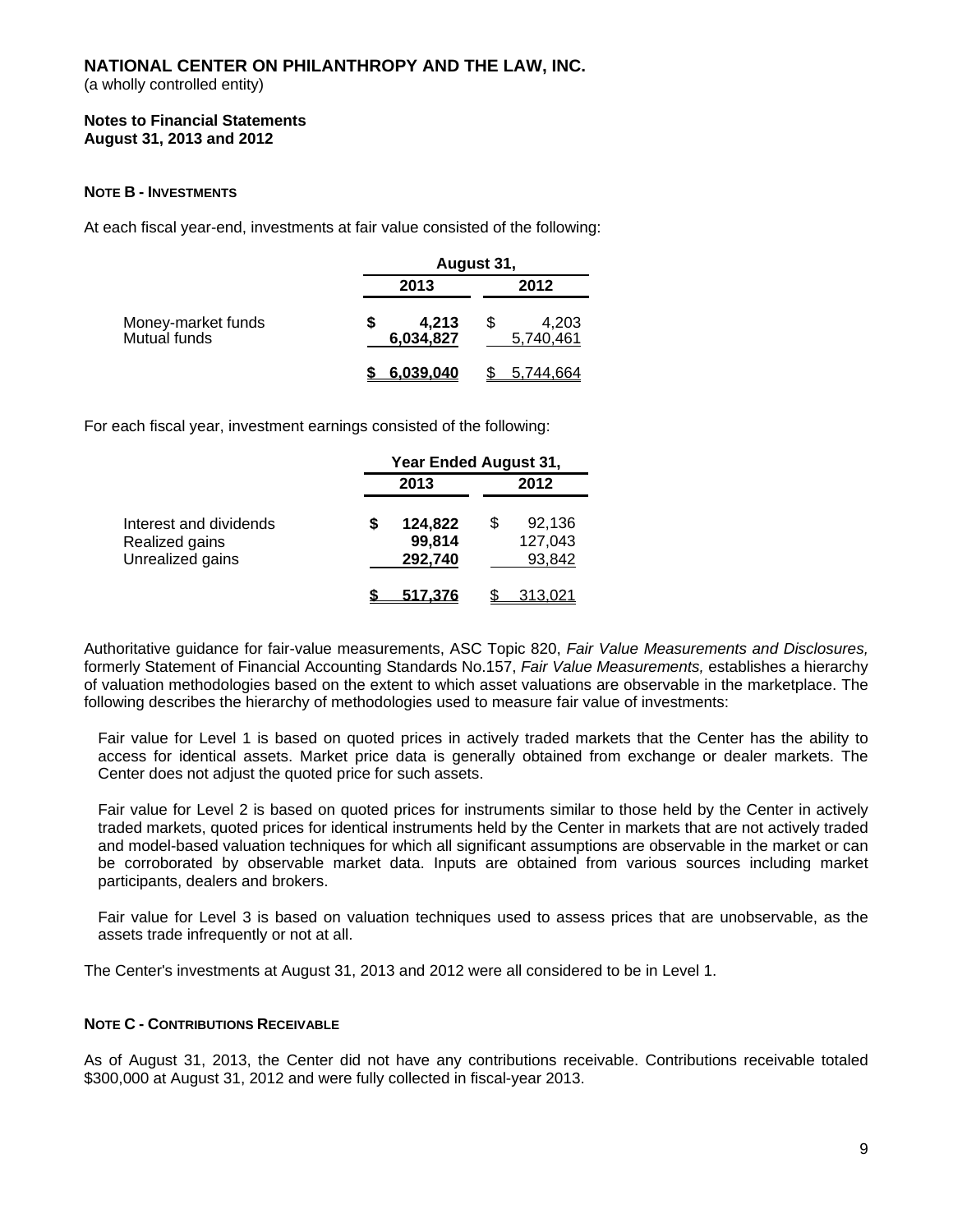(a wholly controlled entity)

#### **Notes to Financial Statements August 31, 2013 and 2012**

#### **NOTE D - RETIREMENT PLAN**

The employees of the University who are affiliated with the Center participate in an Internal Revenue Service Section 403(b) defined-contribution plan with the University. Pension costs charged to operations were \$37,337 and \$36,269 for fiscal-years 2013 and 2012, respectively.

#### **NOTE E - RELATED-PARTY TRANSACTIONS**

The Center rents a furnished office from the University, as well as utilizes various services of the University's Center of Law, including library resources and computer technology. The Center reimburses the University for the costs of the office and related services, as well as for the compensation of Center employees who are paid directly by the University. The University also provides the Center with some immaterial administrative support. In addition, the Center receives financial support from the University, based on a matching agreement, the amount of which was \$270,000 during fiscal-years 2013 and 2012, and which is included as other income in the accompanying statements of activities.

#### **NOTE F - TEMPORARILY RESTRICTED NET ASSETS**

At each fiscal year-end, temporarily restricted net assets were associated with the following:

|                                                                                                                 | August 31,                                   |                                         |  |  |
|-----------------------------------------------------------------------------------------------------------------|----------------------------------------------|-----------------------------------------|--|--|
|                                                                                                                 | 2013                                         | 2012                                    |  |  |
| Scholarships and fellowships<br>Conferences<br>Scientific, literary, and education efforts<br>Time restrictions | 82,596<br>S<br>159,356<br>102,729<br>131,689 | 69,596<br>166,697<br>250,223<br>161,073 |  |  |
|                                                                                                                 | 476.370                                      | 647.589                                 |  |  |

During each fiscal year, net assets released from restrictions, as the result of satisfying donor restrictions, were as follows:

|                                                                                                                                                                               | August 31,                                             |                                                      |  |  |
|-------------------------------------------------------------------------------------------------------------------------------------------------------------------------------|--------------------------------------------------------|------------------------------------------------------|--|--|
|                                                                                                                                                                               | 2013                                                   | 2012                                                 |  |  |
| Program restrictions satisfied:<br>Scholarships and fellowships<br>Conferences<br>Scientific, literary, and education efforts<br>Professorship<br>Time restrictions satisfied | 47,000<br>S<br>37,341<br>147,494<br>165,879<br>134.384 | 47,000<br>S<br>13.172<br>51,451<br>86,235<br>188.927 |  |  |
| Recovery of funds with deficiencies                                                                                                                                           | 532,098<br>27,991<br>560.089                           | 386,785<br>35,545                                    |  |  |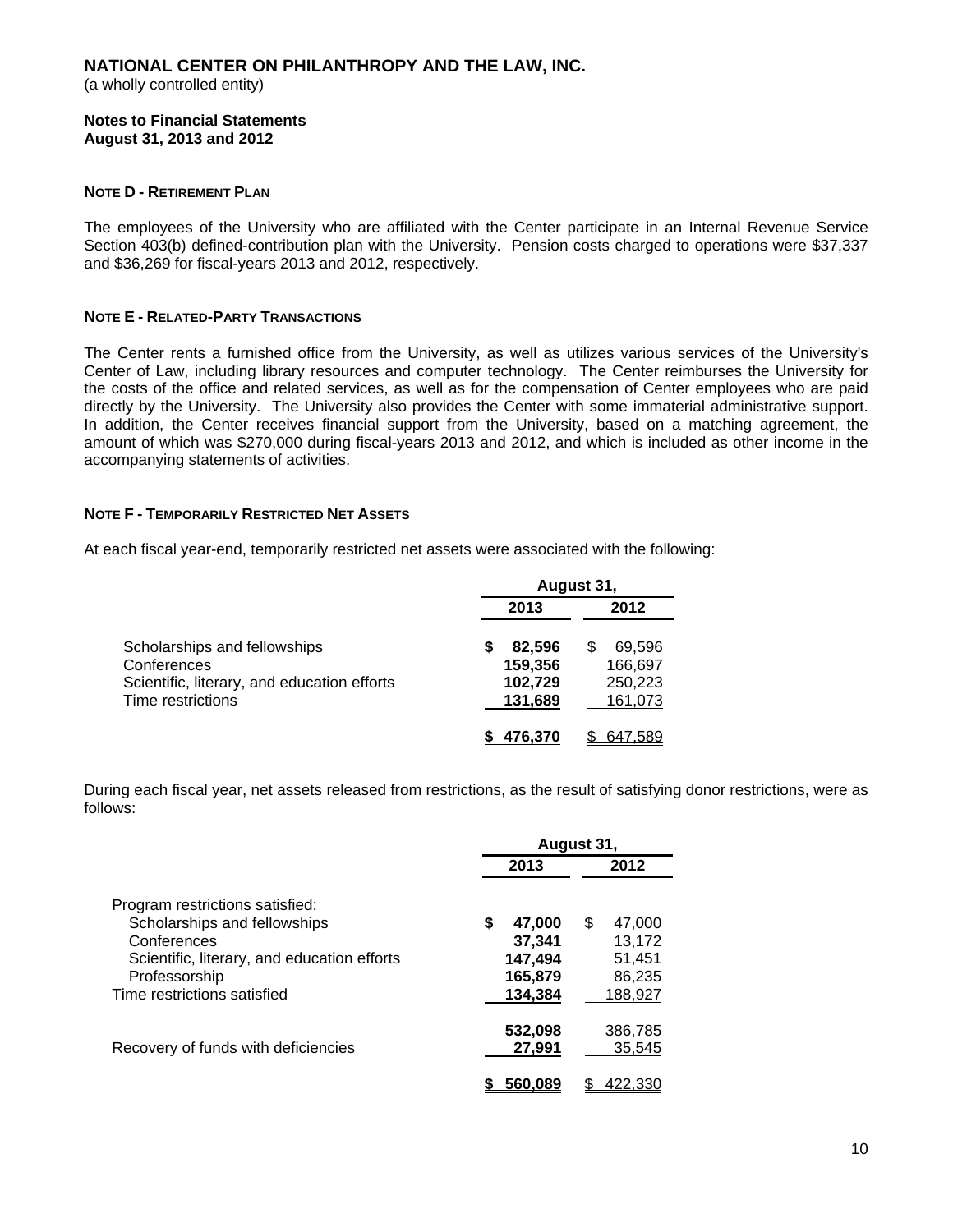(a wholly controlled entity)

**Notes to Financial Statements August 31, 2013 and 2012** 

#### **NOTE G - ENDOWMENT**

#### **[1] The endowment:**

The Center's endowment consists entirely of donor-restricted funds, of which \$2,000,000 was established for the purpose of a professorship and the balance was established to fund general activities. The Center does not have any funds designated by the Board of Directors to function as endowment.

#### **[2] Interpretation of relevant law:**

The terms of NYPMIFA are applicable to the Center. NYPMIFA principally addresses (i) the management and investment of all of a not-for-profit entity's "institutional funds" (which are mainly the financial assets of the entity and which exclude programmatic assets such as buildings or operating facilities), and (ii) the appropriations by the governing board of earnings derived from both donor-restricted and board-designated endowment funds. In essence, NYPMIFA requires all of the financial resources of the entity to be used in a "prudent" fashion, with the express approval and action of the governing board. The Board of Directors continues to adhere to NYPMIFA's requirements.

#### **[3] Changes in endowment net assets:**

|                                                                                          |                                      |                                         | Year Ended August 31, 2013       |                             |
|------------------------------------------------------------------------------------------|--------------------------------------|-----------------------------------------|----------------------------------|-----------------------------|
|                                                                                          | <b>Unrestricted</b>                  | <b>Temporarily</b><br><b>Restricted</b> | Permanently<br><b>Restricted</b> | <b>Total</b>                |
| Endowment net assets and the earnings<br>thereon, beginning of the fiscal year           | (50, 451)                            | \$                                      | \$2,285,400                      | \$2,234,949                 |
| Investment return:<br>Investment earnings<br>Net appreciation (realized and unrealized)  |                                      | 46,773<br>147,097                       |                                  | 46,773<br>147,097           |
| Total investment return                                                                  |                                      | 193,870                                 |                                  | 193,870                     |
| Appropriation of endowment assets for expenditure<br>Recovery of funds with deficiencies | 27,991                               | (165, 879)<br>(27, 991)                 |                                  | (165, 879)                  |
| Endowment net assets and the earnings<br>thereon, end of the fiscal year                 | (22, 460)                            |                                         | \$2,285,400                      | \$2,262,940                 |
|                                                                                          |                                      |                                         |                                  |                             |
|                                                                                          |                                      |                                         | Year Ended August 31, 2012       |                             |
|                                                                                          |                                      | Temporarily                             | Permanently                      |                             |
| Endowment net assets and the earnings<br>thereon, beginning of the fiscal year           | <b>Unrestricted</b><br>(85,996)<br>S | <b>Restricted</b><br>\$                 | <b>Restricted</b><br>\$2,285,400 | <b>Total</b><br>\$2,199,404 |
| Investment return:<br>Investment earnings<br>Net appreciation (realized and unrealized)  |                                      | 35,845<br>85,935                        |                                  | 35.845<br>85,935            |
| Total investment return                                                                  |                                      | 121,780                                 |                                  | 121,780                     |
| Appropriation of endowment assets for expenditure<br>Recovery of funds with deficiencies | 35,545                               | (86, 235)<br>(35, 545)                  |                                  | (86, 235)                   |